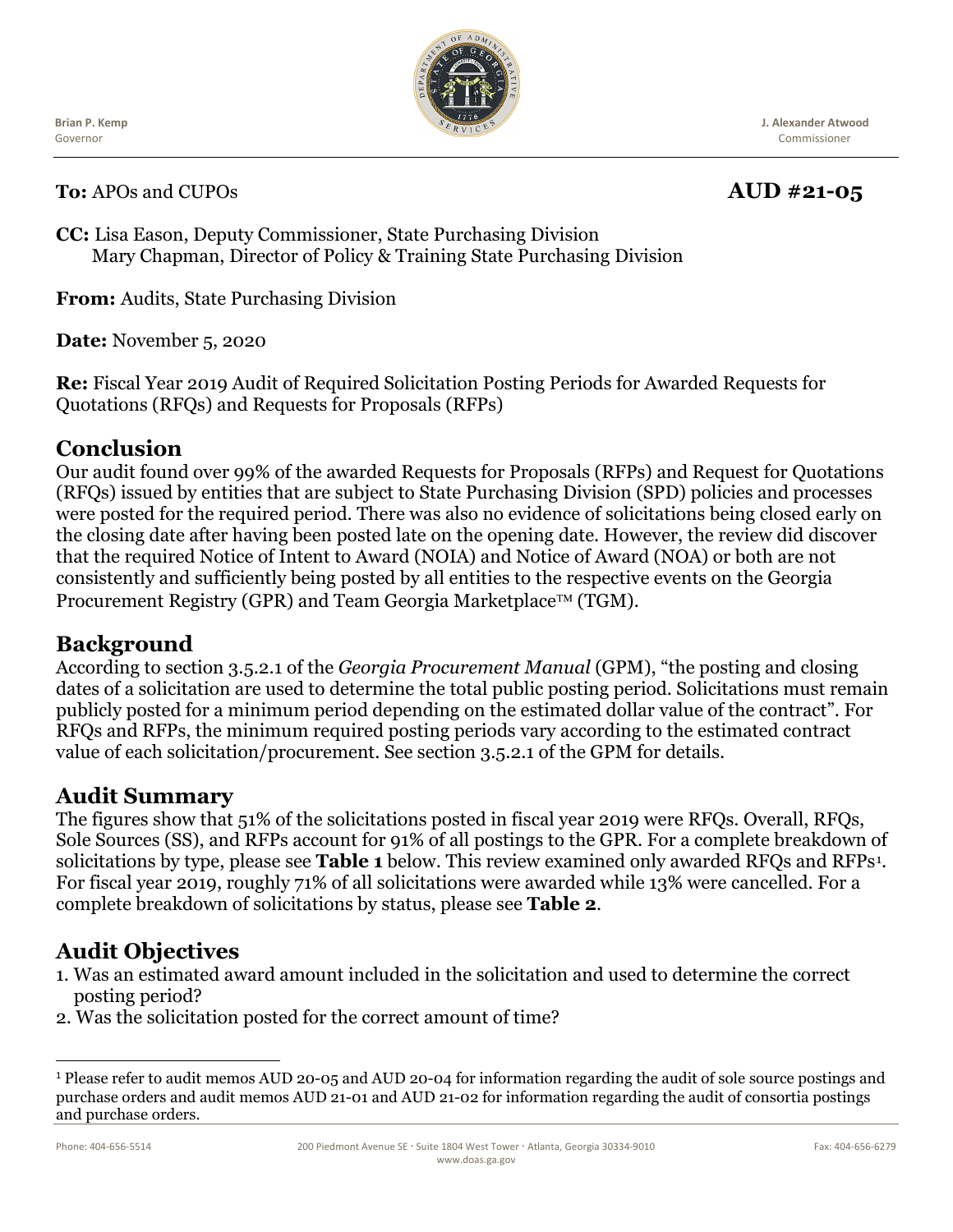November 5, 2020 Page 2 of 4

3. Are related NOIA and NOA posting procedures being followed?

4. Are postings being closed early on the closing date after having been posted late on the opening date?

In fiscal year 2019, solicitations were distributed as follows across the solicitation types and statuses show below in **Table 1** and **Table 2**.[2](#page-1-0) **Table 1**

| <b>Solicitations by Type</b>         |               |  |
|--------------------------------------|---------------|--|
| <b>Solicitation Type</b>             | <b>Number</b> |  |
| <b>RFC</b>                           | 990           |  |
| Sole Source                          | 607           |  |
| <b>RFP</b>                           | 168           |  |
| Consortia                            | 74            |  |
| <b>RFOC</b>                          | 76            |  |
| <b>RFI</b>                           | 18            |  |
| Notice                               |               |  |
| <b>Total</b>                         | 1,936         |  |
| Source: Georgia Procurement Registry |               |  |

| ponchanons by Type                          |               |  |
|---------------------------------------------|---------------|--|
| <b>Solicitation Type</b>                    | <b>Number</b> |  |
| <b>RFO</b>                                  | 990           |  |
| Sole Source                                 | 607           |  |
| <b>RFP</b>                                  | 168           |  |
| Consortia                                   | 74            |  |
| <b>RFOC</b>                                 | 76            |  |
| <b>RFI</b>                                  | 18            |  |
| <b>Notice</b>                               | 3             |  |
| <b>Total</b>                                | 1,936         |  |
| <b>Source: Georgia Procurement Registry</b> |               |  |

| <b>Table 2</b>                       |               |  |
|--------------------------------------|---------------|--|
| <b>Solicitations by Status</b>       |               |  |
| <b>Solicitation Status</b>           | <b>Number</b> |  |
| Awarded                              | 1,381         |  |
| Cancelled                            | 249           |  |
| <b>Under Evaluation</b>              | 160           |  |
| Notice of Intent to Award            | 83            |  |
| Save                                 | 33            |  |
| SaveApproveAPO                       | 16            |  |
| Completed                            | 5             |  |
| Rebid                                | 5             |  |
| Closed                               |               |  |
| <b>InProcess</b>                     | 1             |  |
| <b>Total</b>                         | 1,936         |  |
| Source: Georgia Procurement Registry |               |  |

# **Table 2**

In addition to examining only awarded RFQs and RFPs, the review also focused initially on the estimated value field of the solicitation to assist in making the determination of the required posting period. If this field was not completed, the review used the amount on the NOIA or NOA that was posted on the solicitation, where available.

We found that 697 RFQs and 92 RFPs had been awarded in fiscal year 2019. From these 789 awarded solicitations, further review indicated that 310 of these were "conducted under the full authority

<span id="page-1-0"></span><sup>&</sup>lt;sup>2</sup> The data used for this audit was obtained from the GPR on March 17, 2020. The status shown in Table 2 are current with the date on which the data was obtained.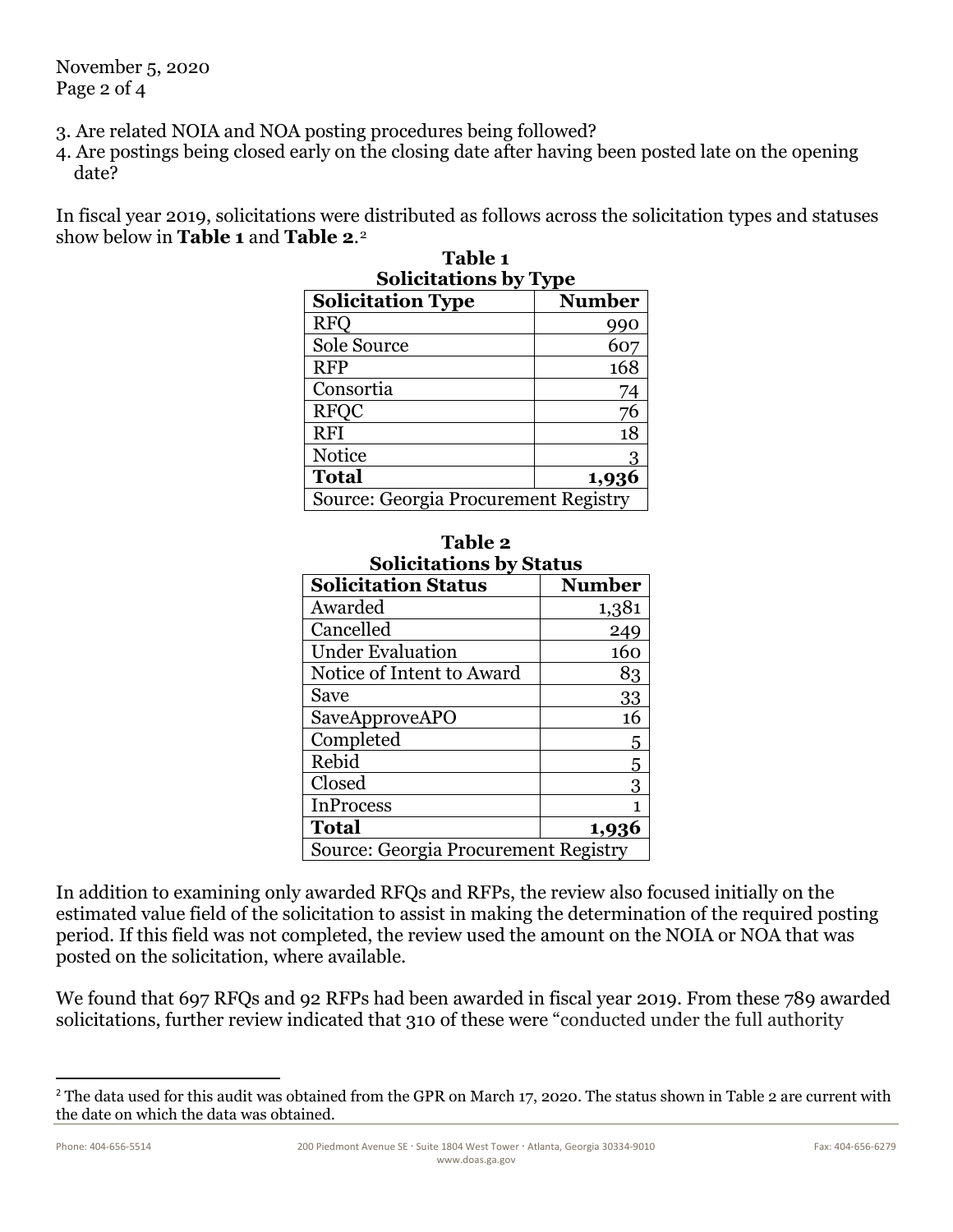November 5, 2020 Page 3 of 4

provided to the Department of Transportation under Title 32 of Georgia Code." These solicitations typically had language in the solicitation, such as:

*"not under the purview nor any procedure and/or processes directed by the Department of Administration, which includes any instruction under the GA Procurement Manual. Therefore, notwithstanding anything contained in this procurement document, any attachments hereto, or any referenced documents, the provisions and procedures contained in the GA Procurement Manual, and the Rules and Regulations of the State Purchasing Division of the Department of Administrative Services shall not apply to this procurement."*

to indicate they were not under the purview of DOAS.

Of the remaining 479 awarded solicitations, 276 had an estimated amount entered while 203 did not. We were able to identify 145 estimated or actual amounts on an NOIA or NOA by reviewing each solicitation on the GPR and/or TGM. For the remaining 58 solicitations we contacted each respective Agency Procurement Officer (APO) or CUPO (College/University Purchasing Officer) for clarification of the value of the award to review the posting time.

After reviewing the estimated amount or the actual amount of each of the 479 solicitations, only 12 solicitations (2.5%) appeared to have been posted for less time than required by policy according to the solicitation type and estimated or actual award value. For these 12 solicitations, we contacted the respective APO/CUPO for clarification of the posting time that was determined by the entity. Upon further reviewed it was determined that

- Five solicitations were for Board of Regents public works/construction and were not subject to SPD posting times
- Three solicitations were acknowledged to have been under-posted due to employee error
- Two solicitations were re-bids:
	- o One was re-opened and re-posted with SPD assistance after a technical issue
	- o The other was closed one-day early because the re-bid did not attract more interest than the original solicitation
- One bid was posted on the entity's sourcing system but experienced a slight timing delay in reaching the GPR the same day
- One bid contained a typographical error in the estimated value

Aside from the three under-posted solicitations mentioned above, the only major material noncompliance issue that we identified with these solicitations was regarding the posting of the NOIA (when required) and NOA to the GPR. We reviewed every awarded RFQ and RFP for fiscal year 2019 and found the following:

- Of the 276 solicitations that had an estimated amount:
	- o 77 had a .doc or .txt file posted in lieu of an NOA. These files did not contain the elements present on an NOA such as a list of unsuccessful offerors and reasons, information on filing protests. Of the 77 files; 43 did not have an award amount listed on the file.
	- o 33 had no NOA posted in the GPR or TGM
	- o 11 had an NOA that stated "fixed" or "open" contract without an award amount